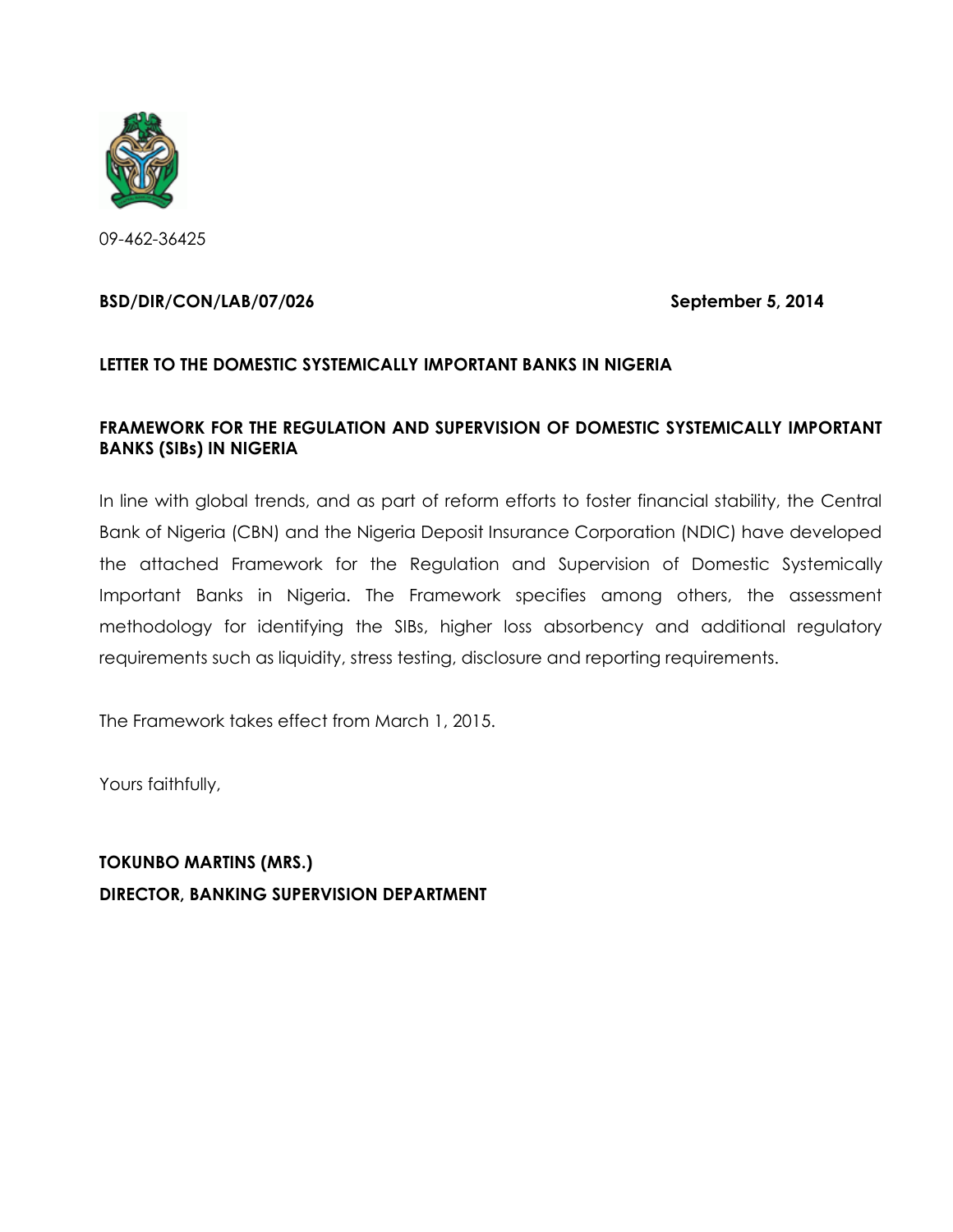

**Framework for Regulation and Supervision of Domestic Systemically Important Banks**

Central Bank of Nigeria Nigeria Deposit Insurance Corporation

September 2014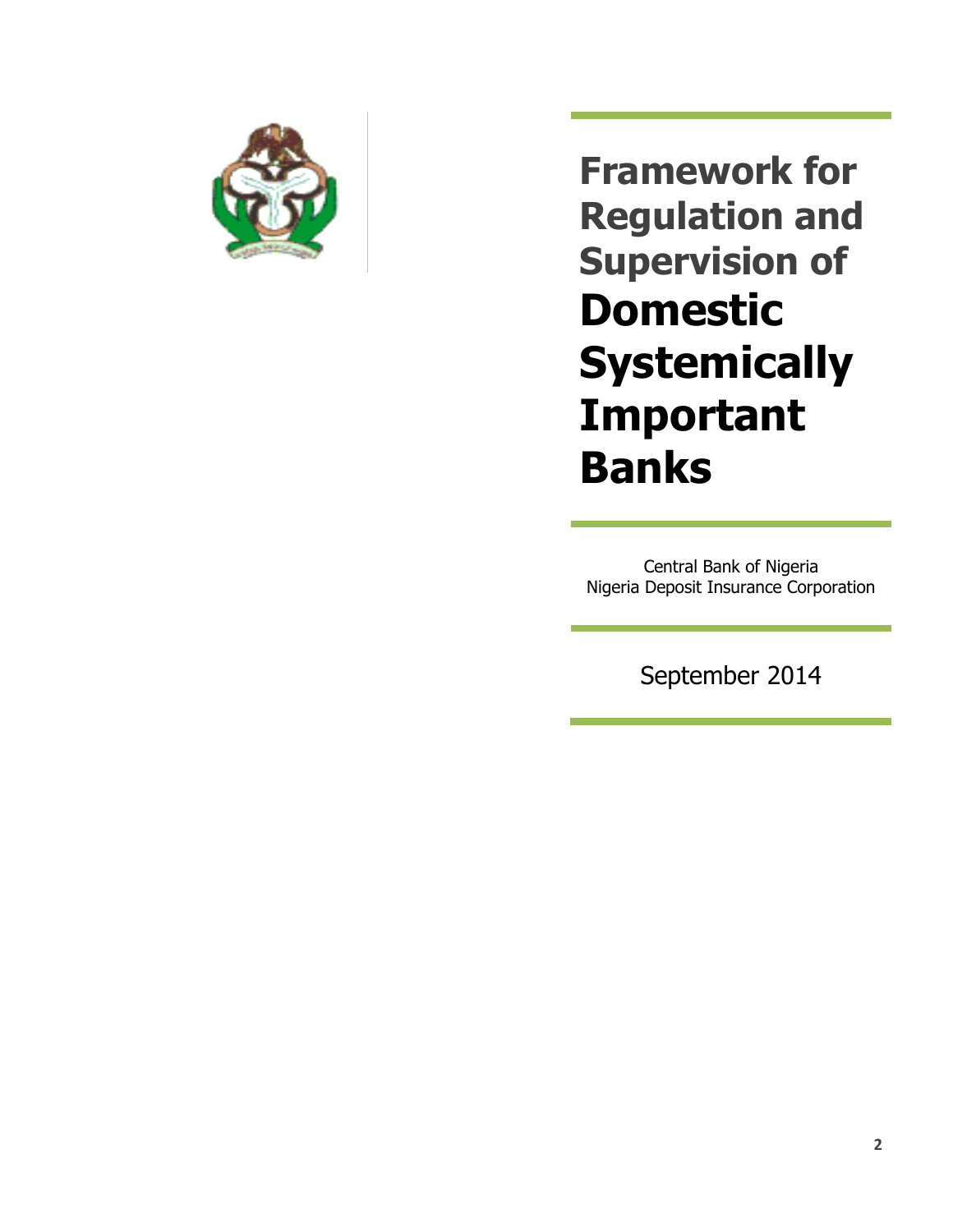# **Table of Contents**

| 2.0 |  |
|-----|--|
| 3.0 |  |
| 4.0 |  |
|     |  |
| 4.2 |  |
| 5.0 |  |
| 6.0 |  |
| 7.0 |  |
|     |  |
|     |  |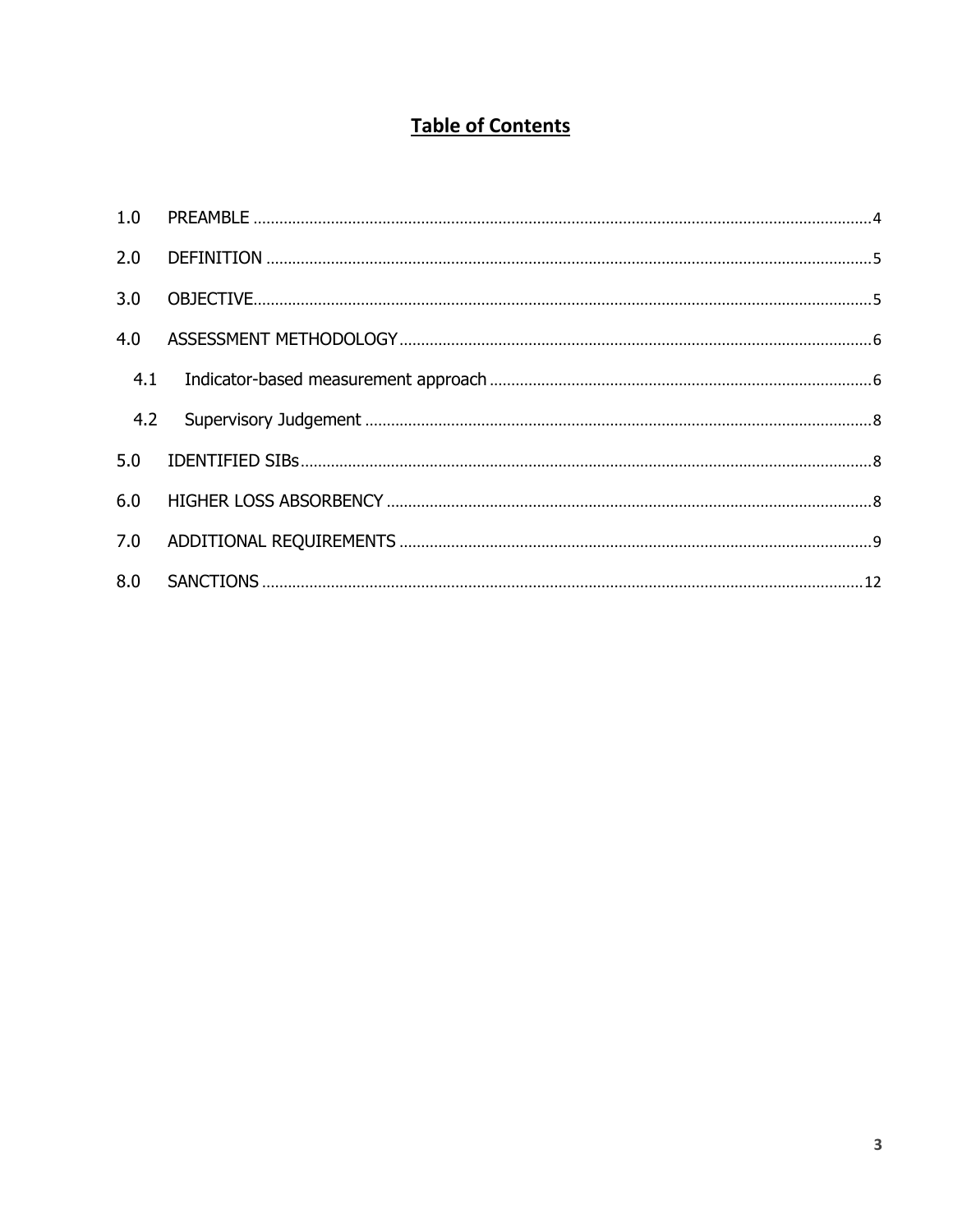## <span id="page-3-0"></span>**1.0 PREAMBLE**

 $\overline{\phantom{a}}$ 

The global financial crises, which started in 2007, have led to the need for the strengthening of the regulation of Systemically Important Financial Institutions (SIFIs). The failure of large and complex financial institutions generates severe undesirable externalities that include disruption of the financial system and the real economy. One of the fall-outs of the meltdown is the call for measures to deal with this class of institutions. Consequently, the G20 leaders at their meeting of November 2011 requested the Basel Committee on Banking Supervision (BCBS) and the Financial Stability Board (FSB) to develop a framework for Domestic Systemically Important Banks (D-SIBs)<sup>1</sup> in addition to the Global Systemically Important Financial Institutions (G-SIFIs).

When Systemically Important Banks (SIBs) were in danger of failure in the past, only one model of rescue had been followed which was government capital injections/bailouts and guarantees to keep the financial system stable, while shareholders lost out, as a result of dilution in shareholding. This has warranted the need for enhanced supervisory measures for D-SIBs which current regulatory policies do not adequately address.

SIBs have become the target of legislation and regulatory reforms as a result of the financial crises, which has led to increase in bank capital requirements and introduction of higher capital surcharges. Hence, the Central Bank of Nigeria (CBN) and Nigeria Deposit Insurance Corporation (NDIC), have developed a supervisory framework for D-SIBs in Nigeria. This initiative is in tandem with BCBS and other global initiatives where each jurisdiction or country designs a policy framework for the identification and regulation of their D-SIBs so as to limit the economic impact of bank distress and promote financial system stability.

<sup>&</sup>lt;sup>1</sup>The Basel Committee as well as the Financial Stability Board do not establish laws, regulations or rules for any financial institution directly but are only policy research and development entities; therefore they act in an advisory capacity. Thus, each country's regulators responsibilities to enact whatever portions of the recommendations they deem appropriate and define what a *Systemically Important Financial Institution* is.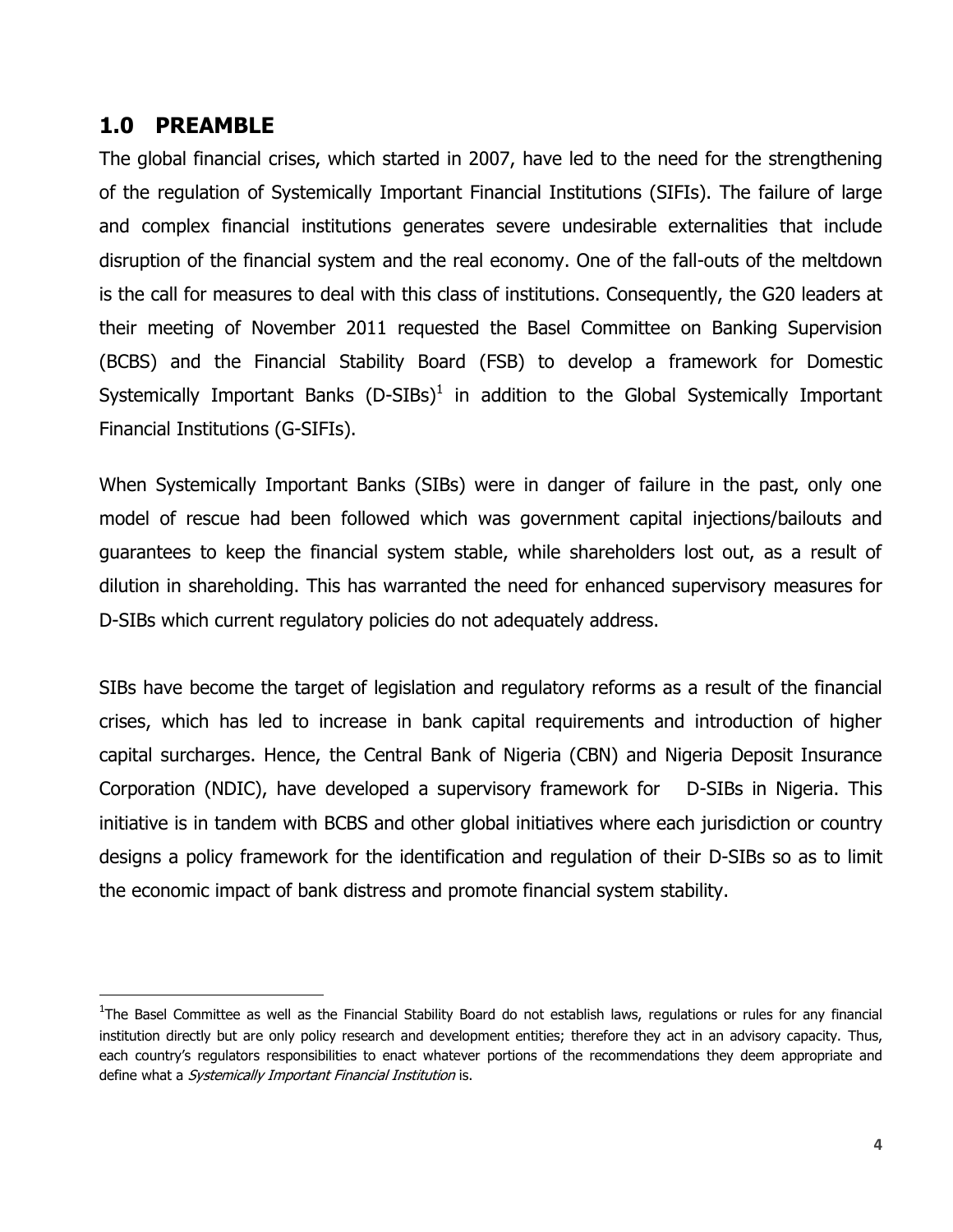## <span id="page-4-0"></span>**2.0 DEFINITION**

The Financial Stability Board described G-SIFIs as "financial institutions whose distress or disorderly failure, because of their size, complexity and systemic interconnectedness, would cause significant disruption to the wider financial system and economic activity"<sup>2</sup>. A SIFI can be a [bank,](http://en.wikipedia.org/wiki/Bank) an [insurance](http://en.wikipedia.org/wiki/Insurance) company, or any other [financial institution](http://en.wikipedia.org/wiki/Financial_institution) whose failure might trigger a financial crisis. The BCBS has identified factors for assessing a financial institution as systemically important based on size, interconnectedness, substitutability, cross-jurisdictional activity and complexity. In Nigeria, due to the dominance of banks in the financial system, this framework shall focus on the enhanced supervision of SIBs.

This framework has adopted similar indicators used in determining G-SIFIs by the BCBS in the identification and supervision of SIBs in Nigeria.

## <span id="page-4-1"></span>**3.0 OBJECTIVE**

l

The objective of this framework is to ensure that all SIBs are subjected to appropriate degree of oversight and regulation. This entails defining the regulatory parameters and calibrating the intensity of oversight by the regulators.

The overall goal of this framework is to:

- comply with the BCBS requirements on Supervision of D-SIBs,
- ensure transparent assessment of the basis for their regulation,
- create incentives for stronger risk management practices that would reduce the systemic risk which SIBs pose to the system, and
- Limit the impact of external negativities on the financial system.

 $^{2}$ The FSB designates banks as G-SIBs annually based on emerging data and publish the G-SIBs every November.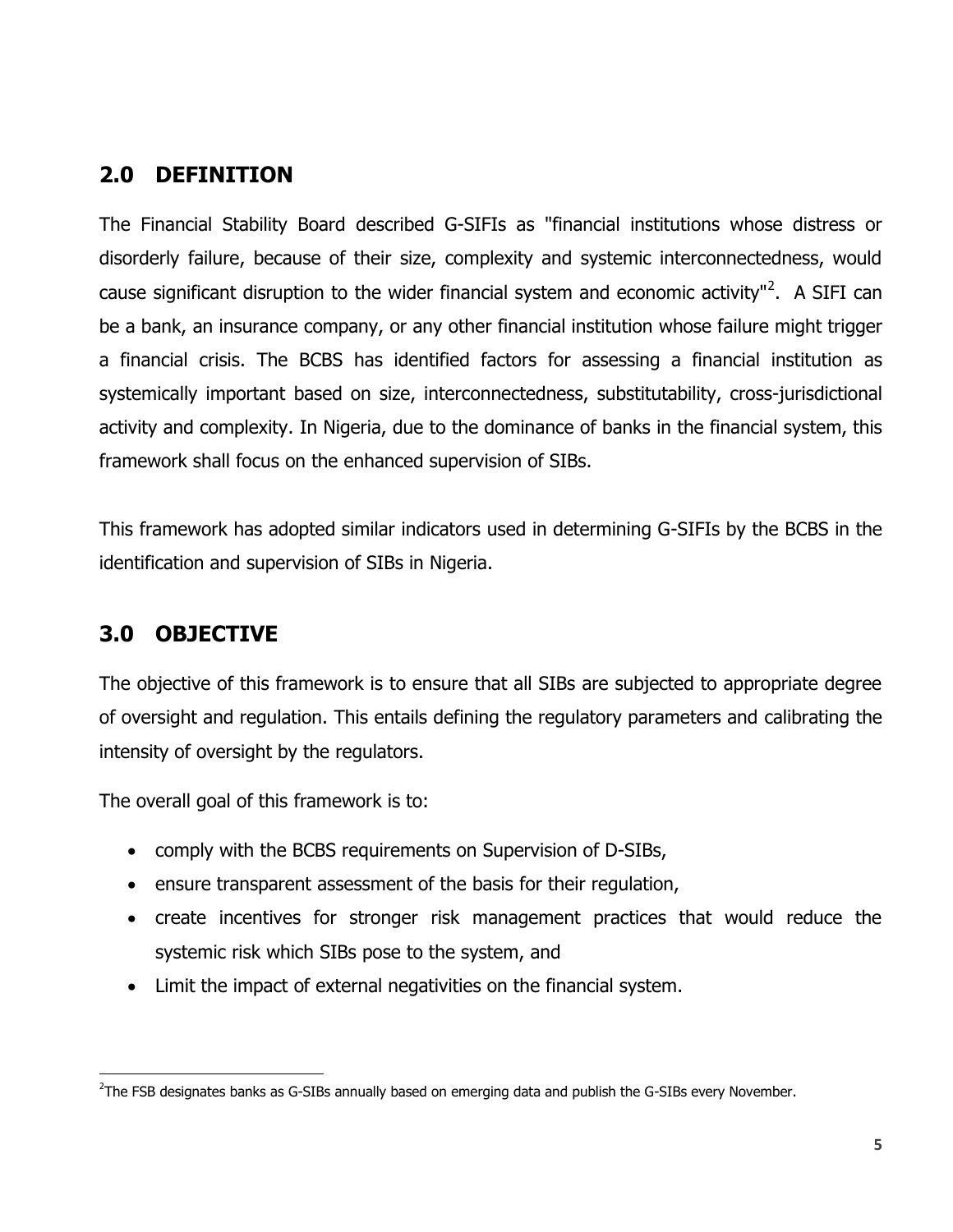# <span id="page-5-0"></span>**4.0 ASSESSMENT METHODOLOGY**

The BCBS suggested several methodologies for identifying SIBs which include the indicatorbased measurement approach, bucketing approach, supervisory judgement, periodic review and refinement. However, in this framework, the indicator-based measurement approach as well as supervisory judgement were used to determine SIBs in Nigeria.

## <span id="page-5-1"></span>**4.1 Indicator-based measurement approach**

The indicator-based measurement approach considers the following factors in the classification of SIBs:

- Size
- Interconnectedness
- Substitutability
- Complexity

### Size

The size of a bank is of critical importance to the stability of the financial system and the economy. Since there is no uniform global standard for the assessment of the size of a bank, this framework adopted total assets as the principal determinant in the assessment of size.

In Nigeria, when banks are compared according to their size as measured by total assets, the data showed that the eight (8) largest banks accounted for more than 70% of the total industry assets.

### **Interconnectedness**

The more interconnected a bank is to other financial institutions, the greater the potential for the failure of that bank to transmit distress through the financial system and the broader economy. The systemic impact of a bank greatly depends on its degree of interconnectedness with other financial institutions and can be measured by the volume of its intra financial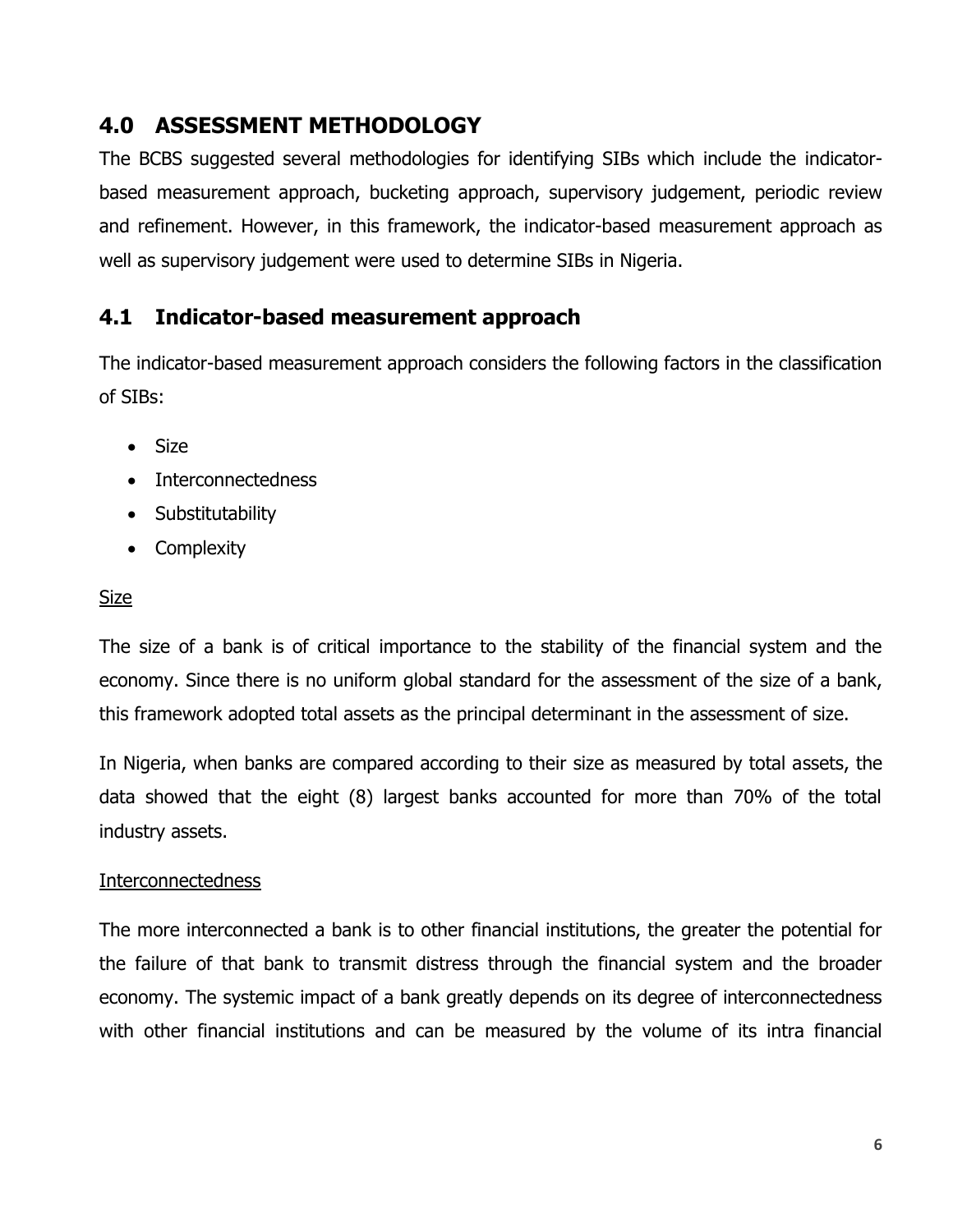systems assets and liabilities<sup>3</sup>, short-term financing by interbank and money market operations. In this framework, the determinant of interconnectedness is net-interbank transactions.

#### **Substitutability**

The systemic impact of a bank's distress is greater when it cannot easily be replaced in a short term period either as a market participant or financial service provider. Typical determinants of substitutability are value of assets under custody, payments cleared and settled through payment systems, values of underwritten transactions in debt and equity markets and quantum of lending and deposits of a particular bank. This framework identified total net credits and total deposits of a bank as the determinants of its substitutability.

#### **Complexity**

The systemic impact of a bank would be higher if its business model, structure and operations make it difficult or very costly to liquidate by the regulatory authorities. Complexity can be viewed from the network of both domestic and foreign subsidiaries as well as its affiliation with institutions in other sectors of the financial system, which can complicate the process of liquidation of the bank. In tandem with Nigeria's current banking model, the major determinants considered were the branch network and number of foreign subsidiaries.

#### **Weights**

 $\overline{\phantom{a}}$ 

In adopting the indicator-based measurement approach, weight of 30% each was assigned to size and substitutability, while complexity and interconnectedness were weighted 25% and 15%, respectively. The determinants within complexity were assigned 12.5% each whereas determinants under substitutability were each assigned 15% weight.

<sup>&</sup>lt;sup>3</sup> Intra-financial system assets/liabilities is calculated as the sum of lending/deposits to/by financial institutions, holdings of securities issued by the bank or other financial institutions, net mark to market reverse repurchase agreements with other financial institutions, net mark to market securities lending/borrowings to/from financial institutions and net mark to market OTC derivatives with financial institutions.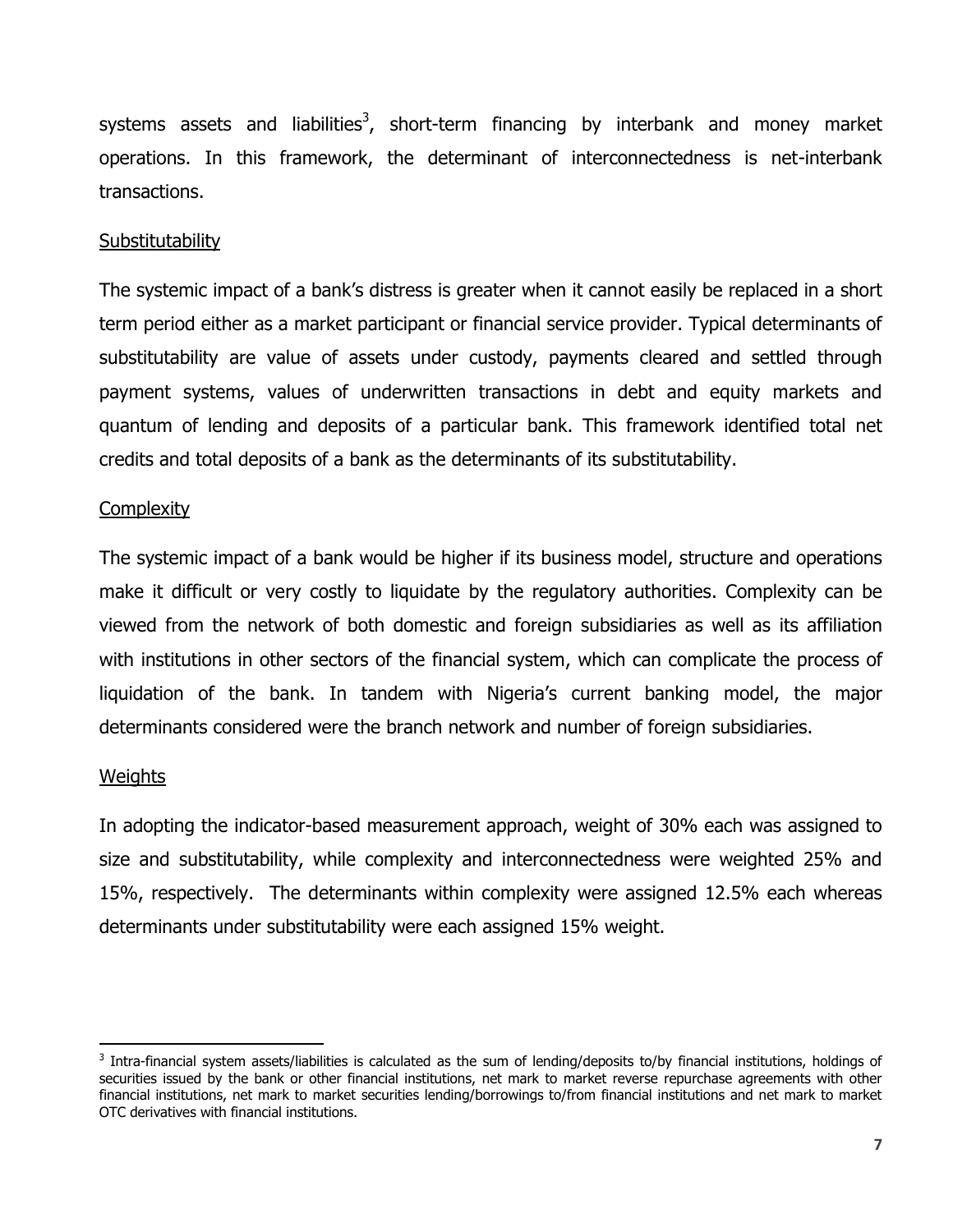## <span id="page-7-0"></span>**4.2 Supervisory Judgement**

The Central Bank of Nigeria applied supervisory judgement in arriving at the results that were derived from the indicator-based measurement approach of the assessment methodology. While the BCBS Indicator-based measurement approach assigned equal weights to all factors, this framework has taken into cognizance the domestic environment in assigning varied weights to the factors.

## <span id="page-7-1"></span>**5.0 IDENTIFIED SIBs**

For a bank to be continually classified as SIB, the assessment criteria must be met for six (6) consecutive months. Any bank classified as SIB would remain as such for a period of 6 months after which a re-assessment would be carried out by the CBN.

For a bank to be considered as a SIB, its "cumulative score"<sup>4</sup> should be at least 5% using the indicator-based measurement approach, subject to review by the Central Bank of Nigeria from time to time. A bank that had total assets of at least 5% as well as minimum total credits and deposit liabilities of 6% each of the industry in the past six (6) months can be considered as a SIB.

# <span id="page-7-2"></span>**6.0 HIGHER LOSS ABSORBENCY**

l

The capital adequacy ratio (CAR) for banks in Nigeria currently stands at 10% and 15% for national/regional banks and banks with international banking licence, respectively. In the computation of CAR recommended by BCBS, Tier 2 capital should not constitute more than 50% of the qualifying capital, that is, 100% of Tier 1. However, banks designated as SIBs would be required to maintain a minimum CAR of 15% out of which Tier 2 capital should not constitute more than 25% of the qualifying capital. In other words, Tier 1 capital should be at least 75% of the bank's qualifying capital. In addition, SIBs in Nigeria would be required to set aside Higher Loss Absorbency<sup>5</sup> (HLA) or additional capital surcharge of 1% to their respective

 $^4$  Cumulative score represent the aggregate score of the four (4) factors used in identifying a SIB under the indicator- based measurement approach.

<sup>&</sup>lt;sup>5</sup> The Higher Loss Absorbency (HLA) policy measure is to deal with the cross-border negative externalities created by systemically important banks which current regulatory policies do not fully address. It will enhance the going concern loss absorbency of SIBs and reduce the probability of their failure.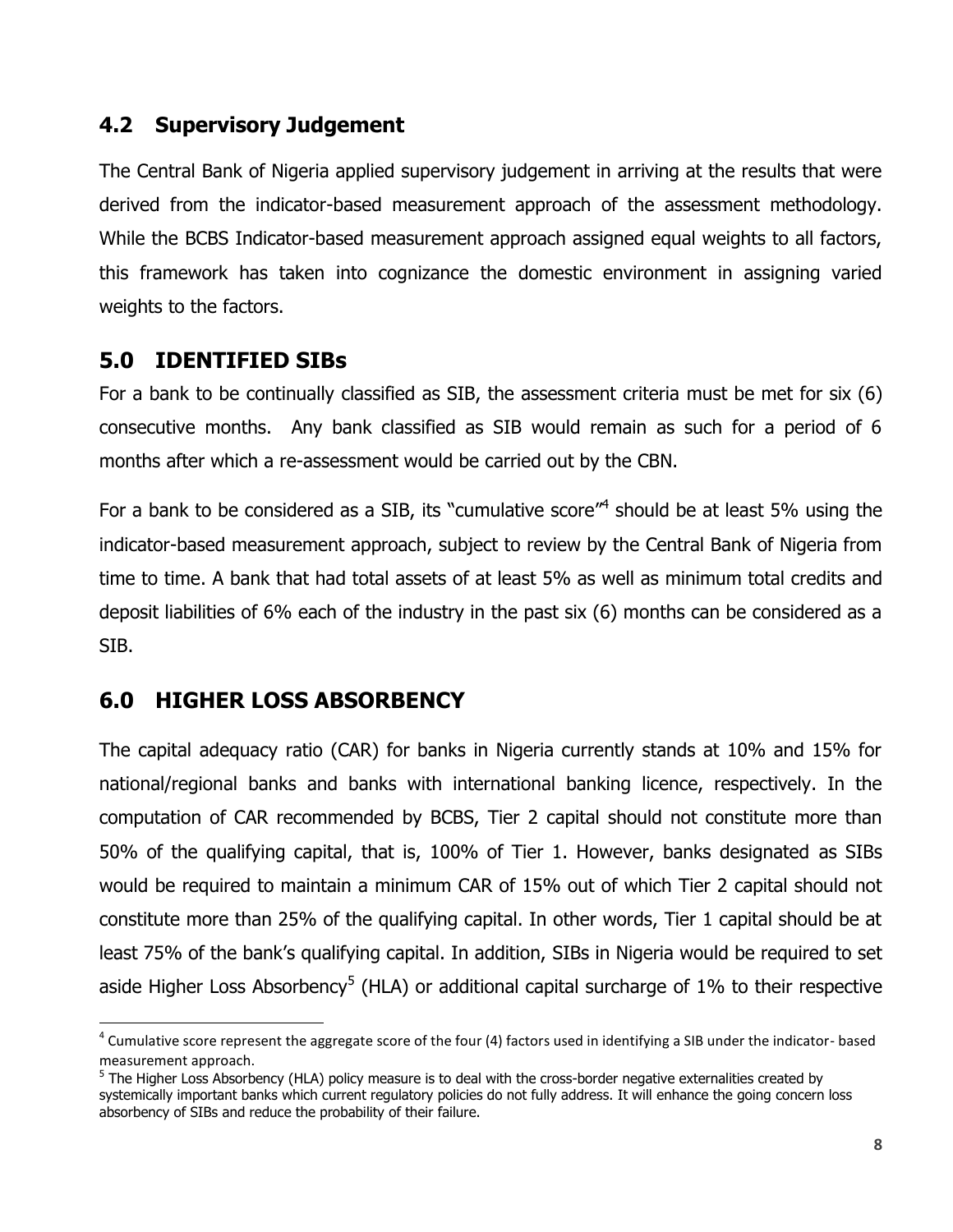minimum required CAR. This should be met with Common Equity Tier 1 (CET1) capital<sup>6</sup>. The aim of the additional loss absorbency requirement is to ensure that the SIBs have a higher share of their balance sheet funded by instruments that re-enforce the resilience of the institution as a going concern.

In a situation where the foreign subsidiary of a Nigerian bank is considered systemically important by the host authority, the Central Bank of Nigeria and the host authorities would make arrangements to coordinate and cooperate on the appropriate HLA requirement, within the constraints imposed by the relevant laws in the host jurisdiction.

# <span id="page-8-0"></span>**7.0 ADDITIONAL REQUIREMENTS**

In addition to the HLA requirement for systemically important banks in Nigeria, the following additional requirements and policy measures are considered appropriate to address the risks posed by the SIBs.

## Liquidity Standards

The current liquidity ratio requirement for banks shall be imposed on the SIBs; however, this would be subject to change from time to time.

## Stress Testing

l

Stress testing requirements are designed to work in tandem with the capital plan. The results of the test would be used to make appropriate changes to the bank's capital structure. The CBN and NDIC shall conduct periodic analysis of the capital of each SIB to evaluate its ability to absorb losses in situations of adverse economic and financial conditions.

The SIBs would be required to carry out stress test of their capital and liquidity on a quarterly basis and the result of the stress test would be reviewed by the Central Bank of Nigeria.

<sup>&</sup>lt;sup>6</sup>Common Equity Tier I capital is the highest quality component of a bank's capital as it is capable of fully absorbing losses whilst the bank remains a going concern.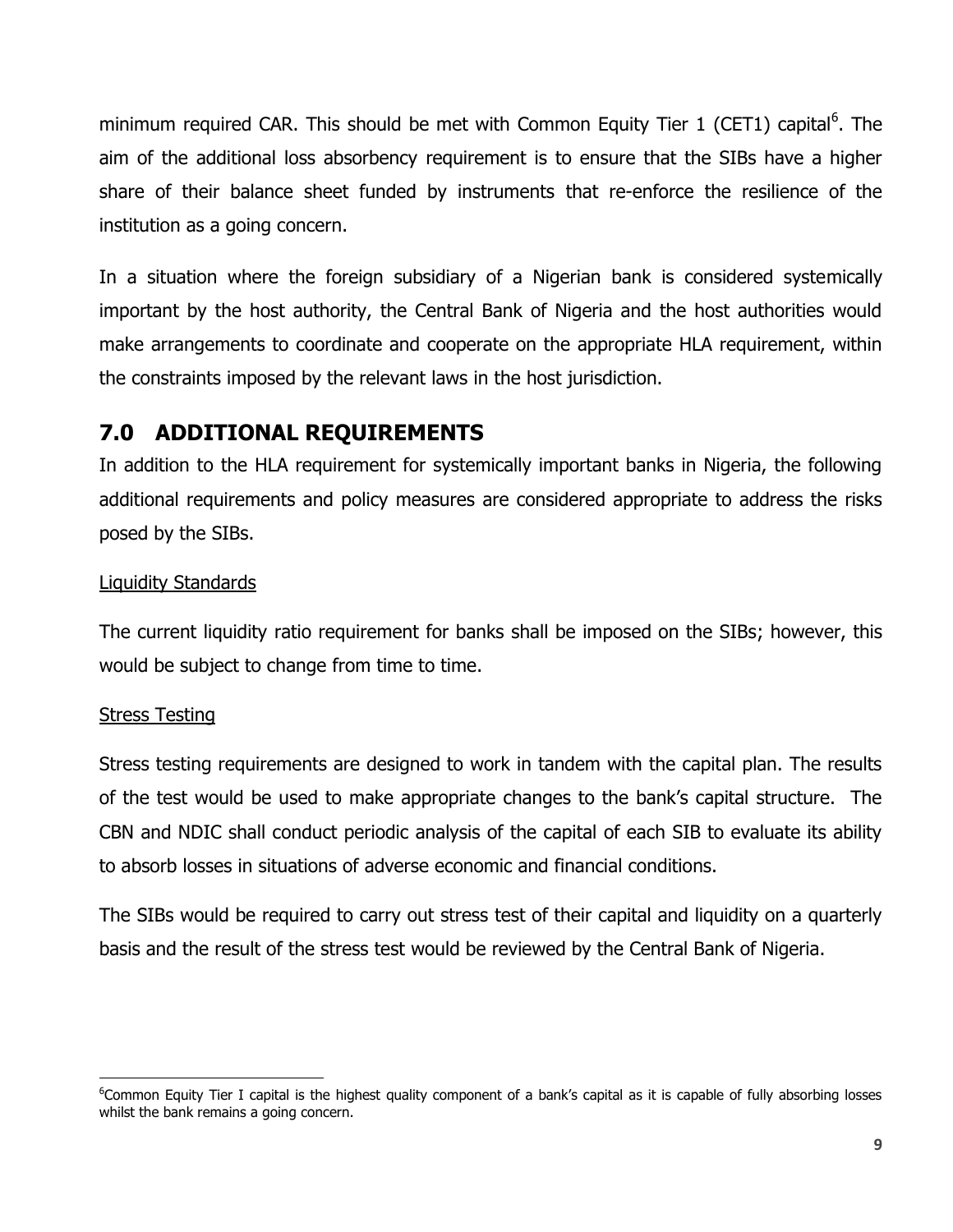## Recovery and resolution Planning

The SIBs shall be required to develop specific recovery plan which shall be submitted to the Central Bank of Nigeria and Nigeria Deposit Insurance Corporation by  $1<sup>st</sup>$  January of every year.

### Enhanced Supervision

There shall be greater frequency and intensity of on-site and off-site supervision of SIBs. Monthly monitoring of the key performance indicators of the SIBs shall be carried out by the CBN in order to ensure their safety and soundness as well as the going concern status of the banks. Banks shall be expected to provide high quality data to the regulatory authorities for the purpose of the enhanced supervision. In the event that an SIB has a High Composite Risk rating, half-yearly meetings shall be held with the board and management to address issues of supervisory concern.

### Disclosure Requirements

The SIBs shall make quarterly disclosures of their financial condition and risk management activities to the regulators as prescribed by the Central Bank of Nigeria. The disclosures shall include but not limited to the following areas:

- Risk governance and risk strategies/business model
- Capital adequacy and risk weighted assets
- ICAAP Policy and Computation
- Liquidity/Funding
- Market risk
- Credit risk
- Operational risk
- Other identified risks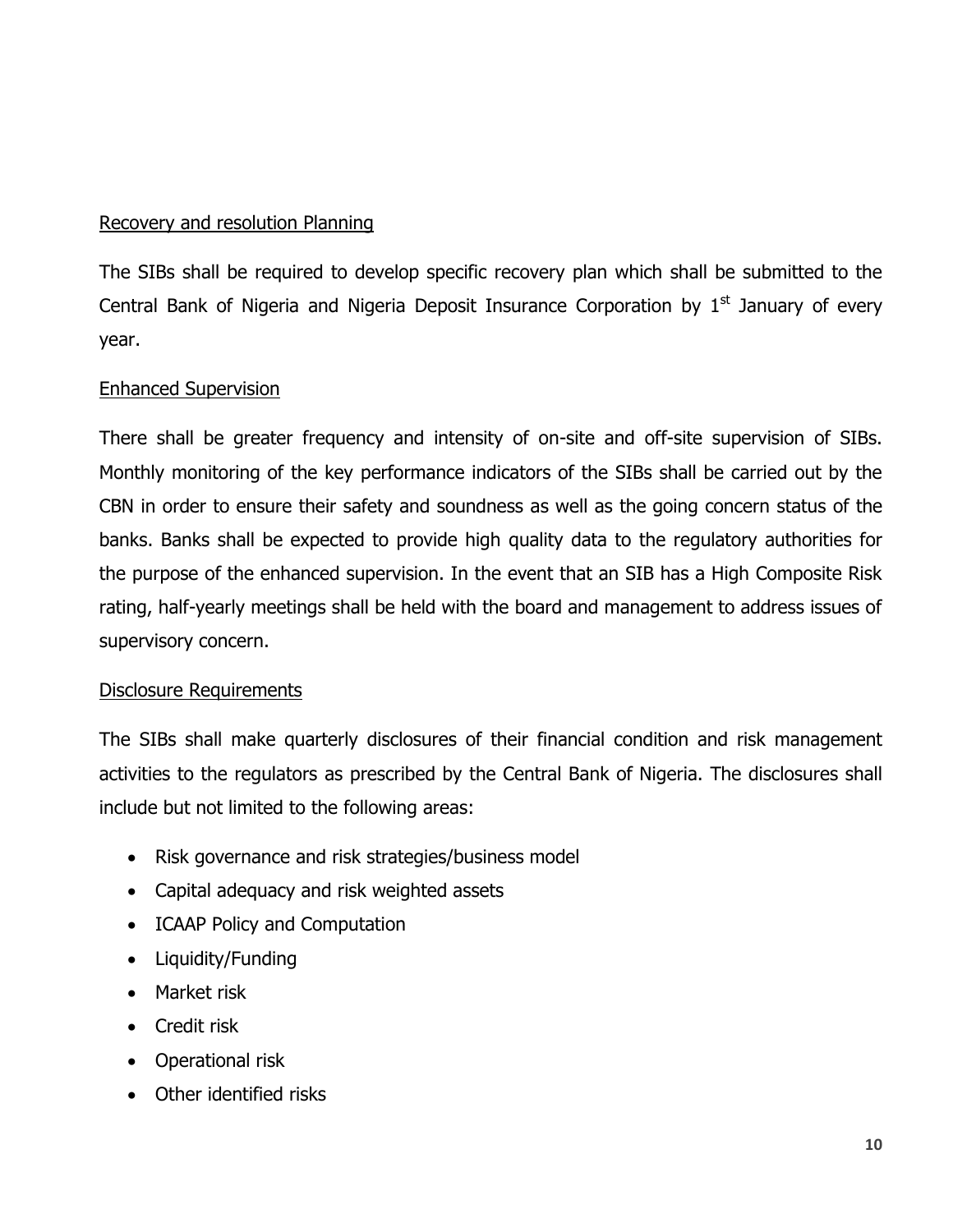SIBs are expected to adopt international bank risk disclosure best practices.

### **Addendum to monthly SIB report**

The current monthly report captures the following:

- 1. Total Credit and their classification, growth, sectoral spread or concentration.
- 2. Non-performing credit to Total credit.
- 3. Director-related credit.
- 4. Recoveries.
- 5. Top 100 Users of fund.
- 6. Liquidity Ratio.
- 7. Capital Adequacy Ratio.
- 8. Net-Interbank placement.
- 9. Government Bond and Treasury Bills holding and their Mark to Market gain/loss.
- 10.Unaudited Profit/Loss.
- 11.Net Open Position.
- 12.Shareholders' Fund.
- 13.Gain/Loss on Foreign Exchange Derivative.

In addition to the above, the under-listed shall also be monitored:

- 1. The top 100 users of funds should be further analyzed and related to the industry.
- 2. Top 50 providers of funds.